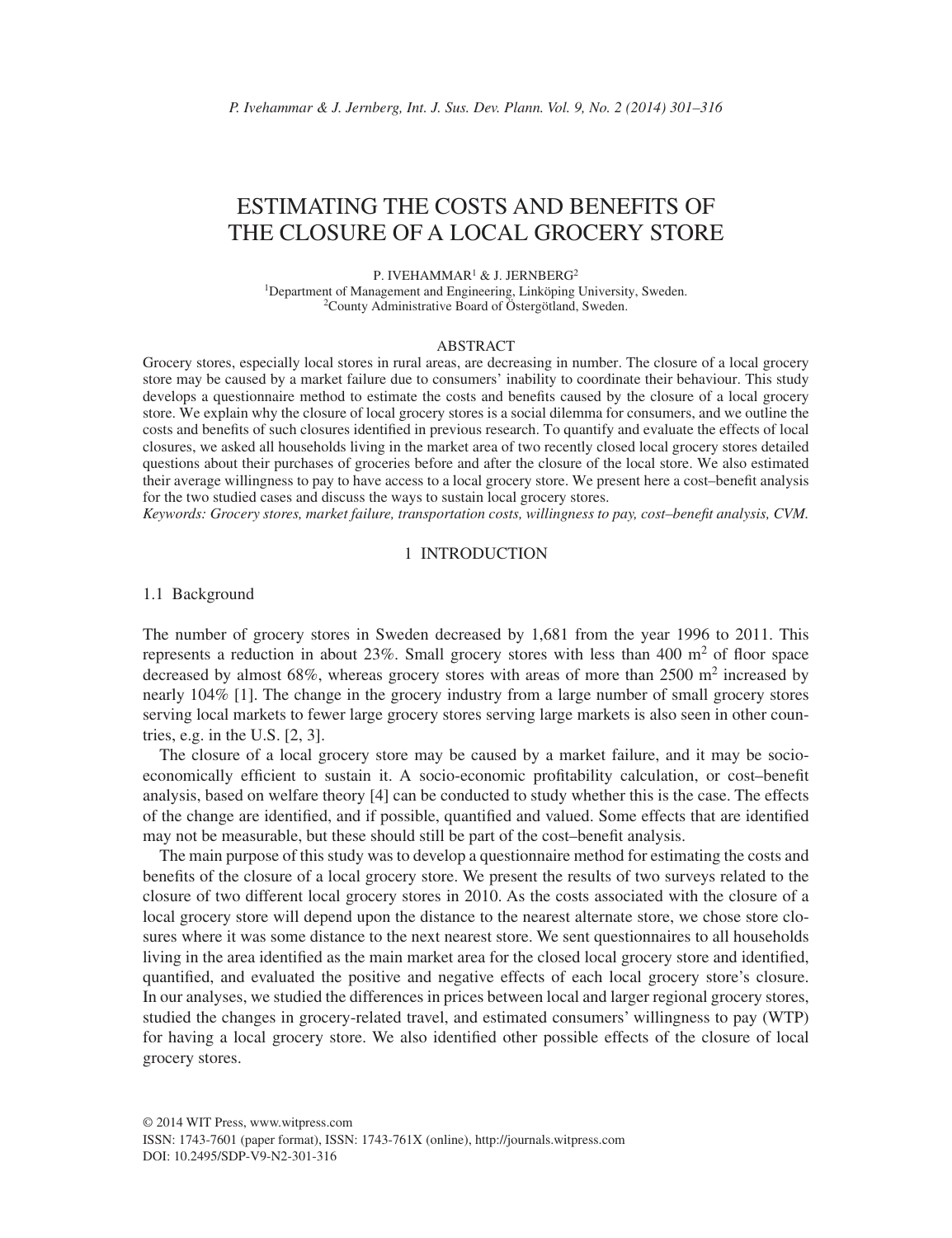### 1.2 The closure of a local grocery store may be a market failure

The local grocery store is often complementary to larger stores. Most local residents, for various reasons, visit areas or towns in which larger and more diversified stores are located. The closure of a local grocery store may be a market failure caused by consumers' inability to coordinate their behaviour. Consumers may be assumed to minimize their total cost of buying groceries, which consists of both the price paid for the goods and the transportation cost to buy them and bring them home. The cost (*C*) associated with buying a certain quantity of groceries at a particular purchase occasion (*k*) in a grocery store (*i*) can be presented as

$$
C_k = p_i q_k + \beta d_i \tag{1}
$$

where *q* is the quantity bought,  $p_i$  is the price index,  $\beta$  is the generalized cost per kilometre travelled, and *d* is the extra distance in kilometres travelled to buy the groceries. The consumers' choice of store for particular purchasing occasions can be graphically illustrated as in Haraldsson [5]. If the price (*p*) is higher in a small local grocery store than in a large grocery store, the consumer's total cost as a function of the quantity bought on a particular purchase occasion rises, but with a steeper slope and a lower intercept for the small grocery store than for the large grocery store. This is shown in Fig. 1.

The probability that the total cost at a purchase occasion is lower in the large grocery store increases with the quantity bought and the price difference but decreases with the extra distance needed to be travelled and the generalized cost per kilometre travelled.

It can also be assumed that decisions about where to buy groceries are affected by the assortment of stores available and which stores offer the most positive shopping experience. The larger floor space of supermarkets allows for a greater variety of products [6]. If the prices are higher in the local grocery store and/or the variety of products is less, consumers may choose to purchase most of their groceries in larger grocery stores. One consumer's action will not affect the economy of the local



Profitability of shopping in a small grocery store Profitability of shoppingin a large grocery store

Figure 1: Cost curve of shopping in a small versus large grocery store on a particular shopping occasion. Source: adapted from Haraldsson [5].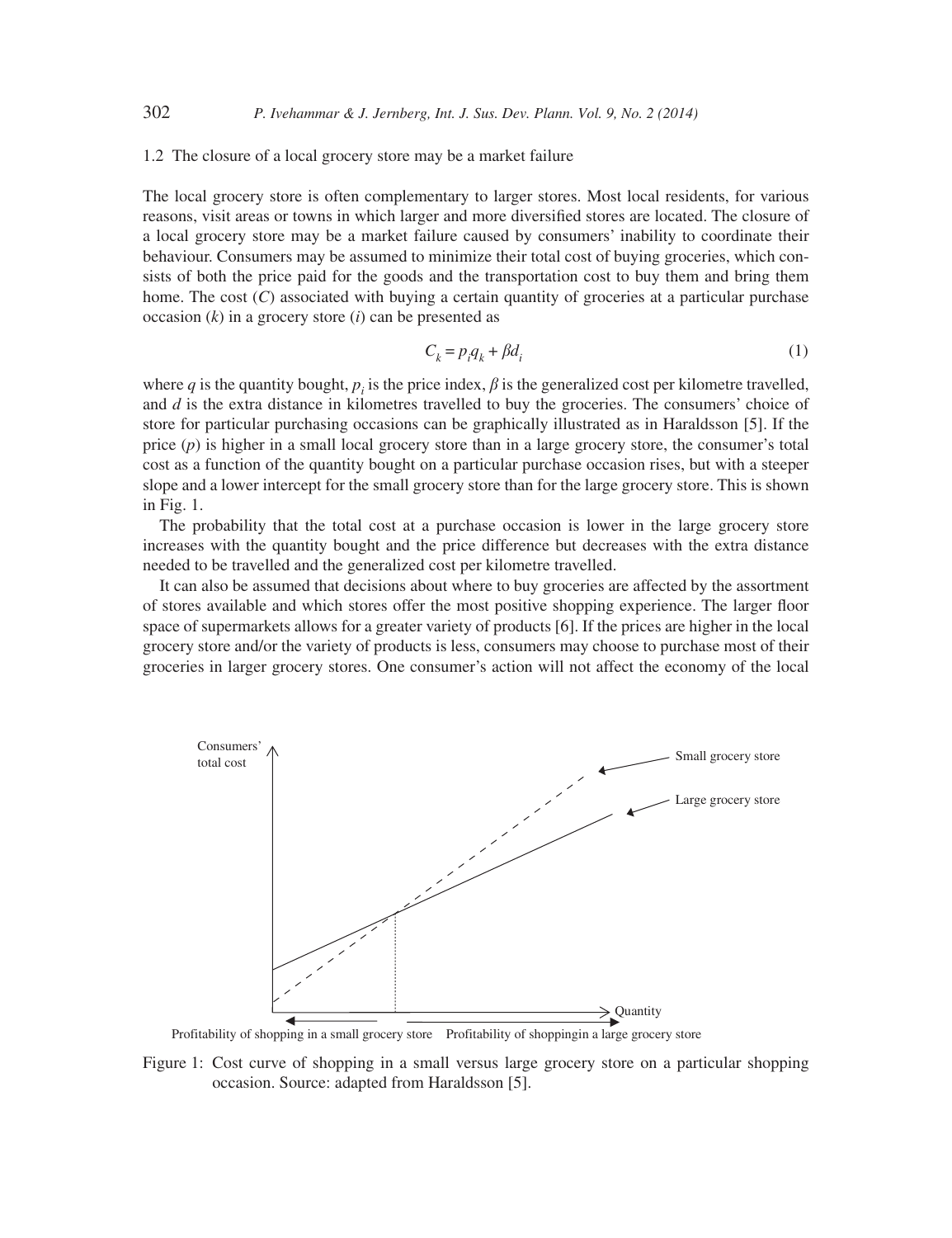store significantly. The problem arises when many consumers, or perhaps even all – apart from the 'so-called captive consumers' – do the same. Captive consumers are those who have little choice of where to purchase groceries or other goods because their mobility is limited, for example, by disability or lack of a car or driver's licence. Consumers may want their local grocery store to remain open (to have the opportunity to buy some of their groceries there and to avail themselves of other benefits of the local store), but may also like to take advantage of the lower prices and greater variety available in supermarkets. It may then be socio-economically efficient to try to sustain a local grocery store that would otherwise operate at a loss and be closed.

The local grocery store can be viewed as a public good that may be in short supply due to 'freeriding', in which individuals hope that others will purchase enough in the local grocery store to keep it in business, while they themselves do most of their shopping in the larger, less expensive stores. Those who purchase groceries in stores that offer lower prices and greater variety receive all of the associated benefits, but share the potential cost of losing the local grocery store with everyone else. The action of one individual has little effect on the total outcome, but the decision by the consumer could be described as a variant of 'the prisoners dilemma'. Assume that all consumers living in the main market area of the local grocery store want to buy 30% of their groceries in the local grocery store, while the share of the total grocery expenditures necessary for the store to remain open is 40%. If all of the consumers know this and can choose between buying 30% and 40% of their groceries in the local store, and if cooperation is not possible, the best choice for a single consumer is to buy 30% in the local grocery store, no matter what the other consumers do. However, if all consumers reason this way, the outcome is the closure of the local grocery store. A better alternative for consumers individually and as a group may be for them all to buy 40% of their groceries at the local store and contribute to its remaining open.

The dilemma for the consumers is similar to, but the opposite of, 'the tragedy of the commons' [7], in which commonly owned goods for which there is competition are overused. Elinor Ostrom [8] describes how collective ownership can solve the problem of the tragedy of the commons when not too many parties are involved. In the case of the local grocery store, consumers could theoretically cooperate and agree to buy a certain portion of their groceries at the local grocery store to allow it to remain open. However, due to the large transaction costs of this cooperation (first discussed by Coase [9]), this is hardly workable.

Market failure may also occur when larger regional grocery stores are able to compete on uneven terms, mostly because of attracting increasing numbers of drive-by consumers when the negative externalities associated with driving is not fully priced [10]. Consumers may also not fully consider the total operating costs of driving when choosing a store for a particular purchase occasion. The cost of driving to purchase groceries will also be affected by the infrastructure.

# 1.3 Previous research

A number of possible costs and benefits due to the closure of a local grocery store can be identified in previous research. Svensson and Haraldsson [11] outlined the socio-economic analysis of rural grocery stores in sparsely populated areas. They demonstrated the market failures that can lead smaller stores in rural areas to close and the possible costs of such closures. The main changes, exemplified in a calculation, were travel and purchase costs. In another study  $[12]$ , the authors examined the extent to which the local grocery store is a utility and market failure is a result of the social dilemma caused by uncoordinated interactions between individuals. They found that WTP for groceries at the local grocery store would be higher if grocery shopping behaviour were coordinated through some sort of binding agreement among the customers.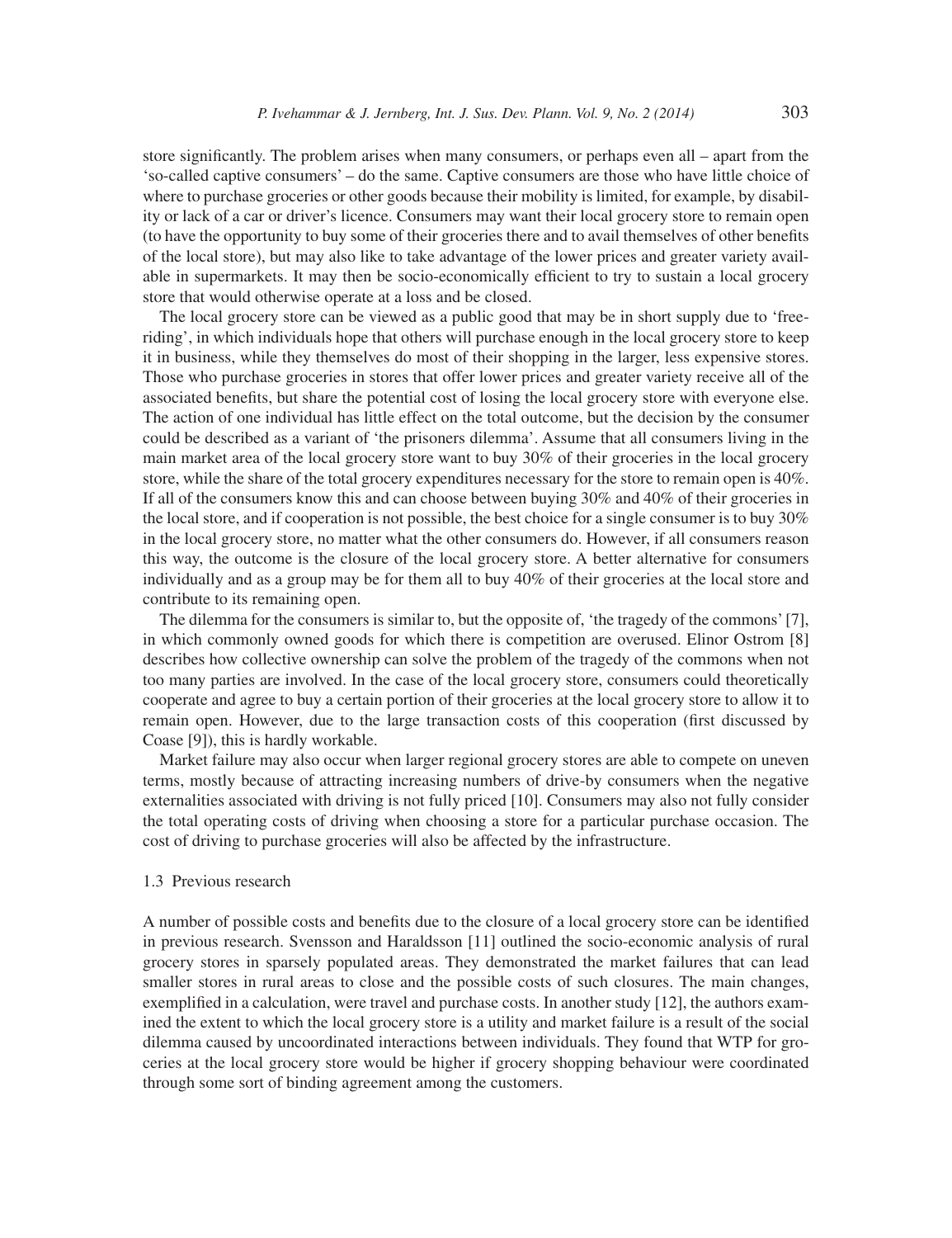Wilstrand [13] studied the opportunity costs of strategic service points such as rural grocery stores, with the aim of using a model to minimize the costs associated with the closure of such service points. The study showed different costs associated with the closure of service points, for example in the realms of time, home care, transportation and social value, for which Wilstrand suggested approaches to quantification and valuation.

In a study of population change in small towns after the last grocery store has closed down, Amcoff *et al*. [14] found that the grocery store's closure did not affect the population decline in the area. The study also highlighted the important role of the store as a local social and public meeting place. Various attempts to replace the local grocery store's social function in the villages did not appear to be successful, and the authors noted that only parts of the population attended arranged events. Also Rex and Blair [15] showed a difference between attendance at arranged and spontaneous social events.

Several studies of the impact of large supermarkets on existing stores and on purchase and travel patterns (see e.g. Bergström [16] and Garvill *et al*. [10]) show, among other things, that local stores in cities are not greatly affected by larger regional establishments, but that more rural grocery stores are. Studies from the United States also show a correlation between the opening of large supermarkets and the closure of smaller stores [17, 18].

## 2 METHODS

Due to economies of scale, larger stores have different profit margins to smaller stores, allowing for lower prices. We estimated this benefit based on data for total sales in the local stores and the existing price differences between different kinds of grocery stores.

As travel distance to the nearest grocery store has been increasing, especially in sparsely populated areas, so too have costs associated with car travel, including travel time, car operation and maintenance, and environmental costs. We estimated this effect by asking detailed questions about grocery purchases before and after the closure of the local grocery store.

A possible additional cost is the 'availability aspect and social effect', consisting of lost opportunities for complementary trade, reduced opportunities for spontaneous social encounters and other lost consumer surplus. We estimated this effect by asking about WTP for a hypothetically reopened local grocery store to find out whether WTP is higher than the net benefit of the lower transportation costs versus higher prices at the local grocery store.

When a local store closes, the public sector may bear additional costs for services for captive consumers, such a home care and/or arrangements for food support, some of which may be borne by relatives. This effect will not be estimated in this study.

This study was conducted in Nästansjö, Vilhelmina Municipality, Västerbotten County, and in Viksjö, Härnösand Municipality, Västernorrland County, Sweden. These towns were chosen because of the recent closures of their local grocery stores, their size, and their geographic conditions. Nästansjö is in an area with low accessibility; since its grocery store closed in November 2010, the inhabitants have to travel approximately 25 km to another store. Viksjö is also in an area of low accessibility, but it is closer than Nästansjö to areas of high accessibility. The store in Viksjö closed in December 2010 and, like Nästansjö, its closest grocery store is also now 25-km away. The design of the questionnaires was discussed in focus groups and tested in a pilot study of another recently closed local grocery store in Sweden [19].

By conducting the study after the store's closure, we were able to obtain answers about how the households actually behaved. The alternative would have been to choose local grocery stores that were still open and ask how households thought they would behave if the store were to close, but those answers would be more uncertain. Respondents might misjudge what their households would do and might also respond strategically in an effort to keep the local store open.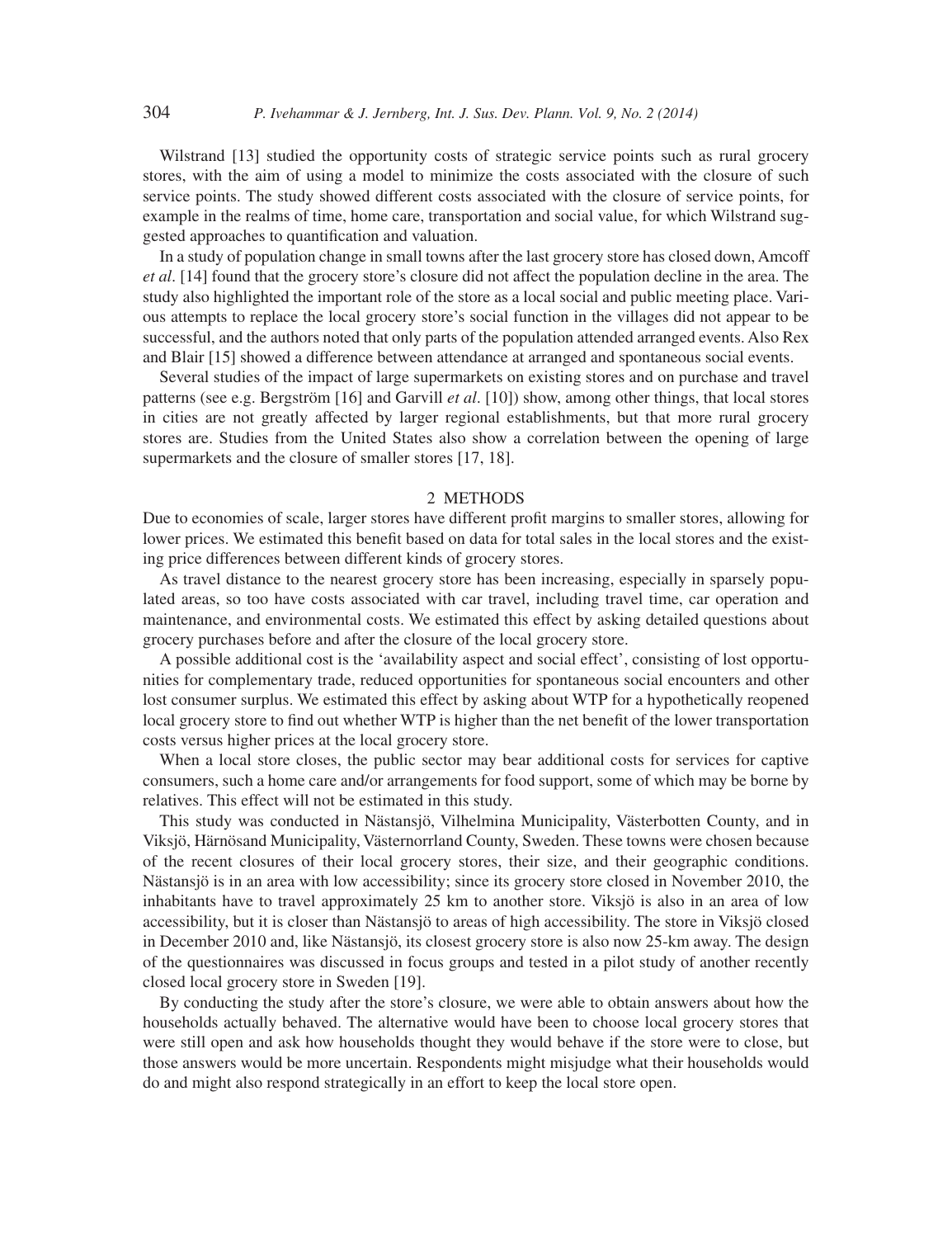There are several potential sources of bias when the questionnaire is answered. Respondents may not remember how the household shopped before the local grocery store closed, or may inadvertently respond inaccurately. We selected locations where the local grocery store had recently closed to increase the chance that respondents would be readily able to answer questions about travel patterns and purchase behaviours prior to the closure. We asked which three grocery stores the households mostly shop in after the closure (February 2011 and April 2011) and which two grocery stores, apart from the now closed local store, the household purchased in 2009, before the closure. This could mean that some travel for the purchase of groceries was missed for any household that was buying groceries from more than three stores. We did not ask about more than three stores because such questions could lead to lower response rates and lower quality answers. Despite this possible limitation, the study results should show most of the changes in travel patterns associated with grocery purchases.

# 3 RESULTS

The surveys were conducted in February 2011 and in April 2011. Two reminders were sent out in each locality. Mailings were sent to the area we identified as the grocery store's main market. We sent questionnaires to all households in this area. Table 1 shows the size of the sample, the distribution, and the response rate.

3.1 Travel by car when purchasing groceries before and after the closure of the local grocery store

The respondents were asked how often and where their households purchased groceries, how they travelled to the store and whether they travelled for the sole purpose of purchasing groceries, purchased groceries on their way to home from work or studies or combined travel for grocery shopping with other errands. They were also asked the same questions about their shopping and travel patterns 2 years previously when the local grocery store had been open. Total car travel distances for the purchase of groceries, before and after the local grocery store closed, were calculated and compared to measure any changes.

To be included in the calculation, respondents must have answered the questions about purchasing frequency, mode of transportation and combining grocery shopping with commuting or other daily errands. These calculations can be adjusted and used with the assumption that responses are representative of all the households.

Four different calculations were made for car travel associated with grocery purchases. In alternative 1, only car trips for the specific purpose of purchasing groceries were included and the distance counted was the full length of the trip. Alternative 2 added to purchase occasions in alternative 1 those who made on the way home from work or study by car, which were counted as 2 km each of driving for groceries. Alternatives 3 and 4 added to the driving in alternative 2 travel associated with

| Town      | Municipality | Local grocery store<br>(year closed) | Number of<br>questionnaires,<br>households | Number of<br>responses,<br>households | Response<br>rate |
|-----------|--------------|--------------------------------------|--------------------------------------------|---------------------------------------|------------------|
| Nästansjö | Vilhelmina   | Handlarn $(2010)$                    | 145                                        | 96                                    | 66.2%            |
| Viksjö    | Härnösand    | Handlarn $(2010)$                    | 222                                        | 126                                   | 56.8%            |

Table 1: Distribution and response rate in the surveys.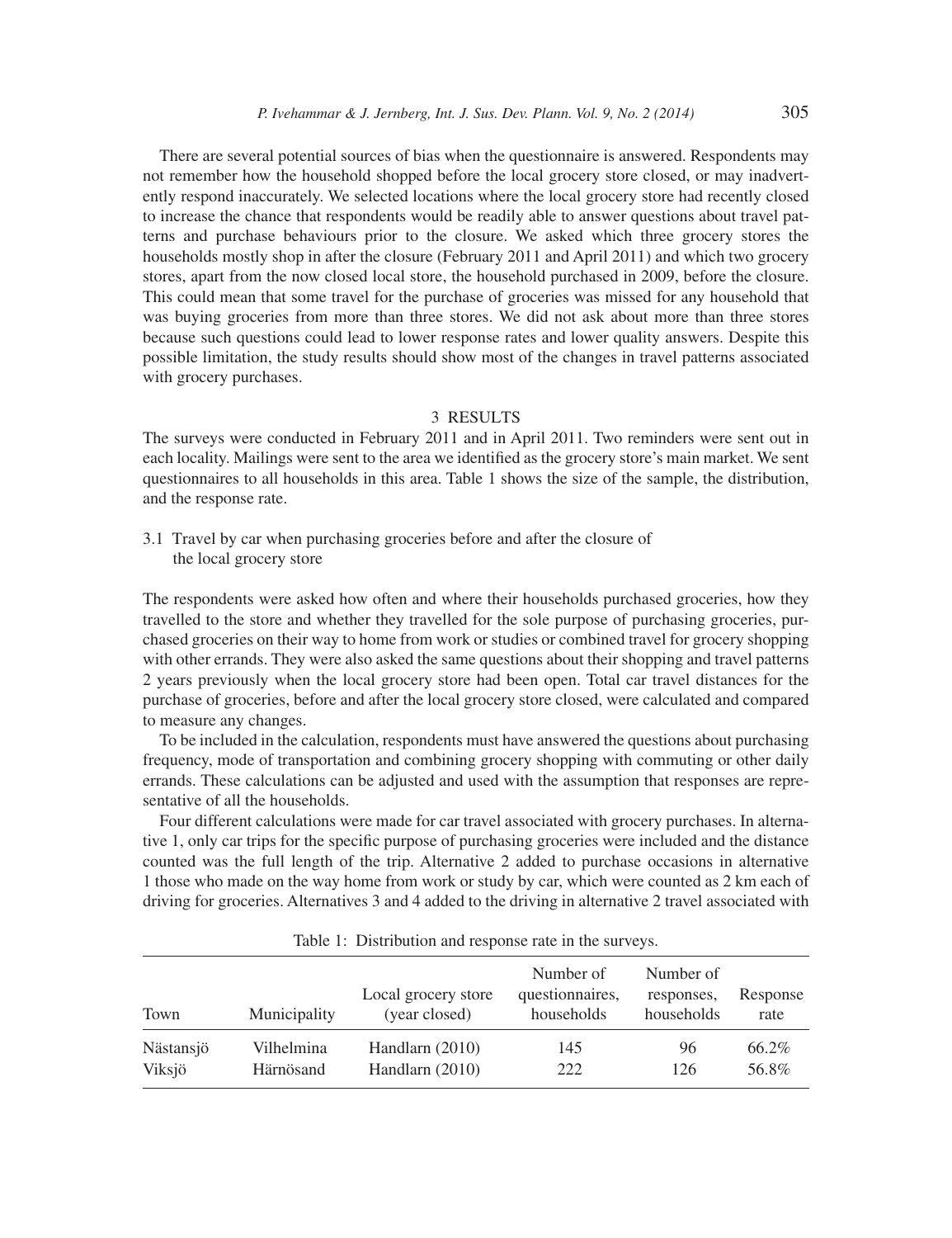purchasing groceries while attending to other errands. In alternative 3, half of the distance one way to the store was used, and in alternative 4 the full distance one way to the store was used. The alternatives are summarized in Table 2.

The average distances to various grocery stores were calculated using Google Maps.

The changes in the distances travelled by car to purchase groceries may be caused by effects other than the closure of a local grocery store, but for this study, because it was only 2 years since the stores closed, we assumed that those changes were due to the closure. Had there been other major changes in the area during those 2 years, the model would have had to be adjusted to account for their effects.

3.1.1 Car travel for purchasing groceries in Nästansjö

Table 3 shows car travel for grocery purchases among the responding households in Nästansjö in February 2011, when the study was conducted, and in 2009, when the local grocery store was still open.

Car travel for groceries had increased by 140% to 154% after the closure of the local grocery store in those households (*n* = 86; 59.3% of the population) that had lived in Nästansjö for at least 2 years

| Alt.     | Description                                                              | Calculated length of the trip                                                               |
|----------|--------------------------------------------------------------------------|---------------------------------------------------------------------------------------------|
| Alt. $1$ | Only trips by car made solely to purchase groceries                      | Full length of the trip both ways                                                           |
| Alt. $2$ | Alt. $1 +$ grocery shopping on the way home by<br>car from work or study | Alternative $1 + 2$ km per<br>occasion on the way home                                      |
| Alt. $3$ | Alt. $2 +$ grocery shopping while attending by car<br>to other errands   | Alternative $2 + half$ the distance<br>one way to the grocery store per<br>occasion         |
| Alt. $4$ | Alt. $2 +$ grocery shopping while attending by car<br>to other errands   | Alternative $2 +$ the <i>whole</i> distance<br>one way to the grocery store per<br>occasion |

Table 2: Alternative ways to calculate car travel attributable to purchasing groceries.

Table 3: Monthly car travel associated with the purchase of groceries before and after the closure of the local grocery store in Nästansjö.

|                                                                                 | Alt. 1             | Alt. $2$  | Alt. $3$  | Alt. $4$           |
|---------------------------------------------------------------------------------|--------------------|-----------|-----------|--------------------|
| Monthly car travel for groceries <i>after</i><br>the local grocery store closed | 16,804 km          | 17,489 km | 20,386 km | 23,283 km          |
| Monthly car travel for groceries before<br>the local grocery store closed       | $6.766 \text{ km}$ | 7.275 km  | 8.214 km  | $9,153 \text{ km}$ |
| Absolute change (more travel by car<br>after store closure)                     | 10,038 km          | 10.214 km | 12.172 km | 14.130 km          |
| Relative change (more travel by car<br>after store closure)                     | 148%               | 140%      | 148%      | $154\%$            |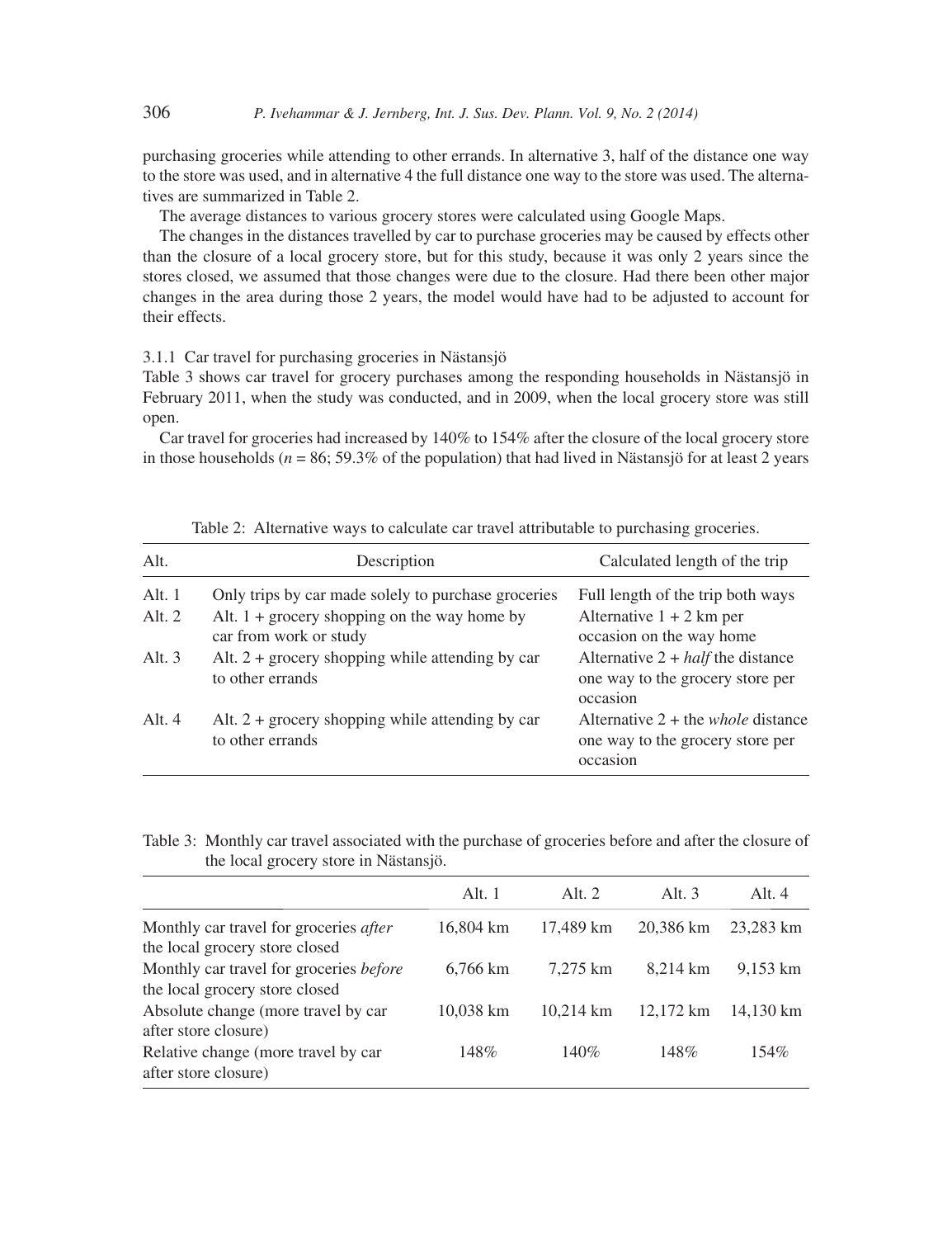and had answered all of the necessary questions for the calculation. Extrapolated to the entire population, monthly car travel for groceries increased by a total of 16,928 to 23,828 km.

# 3.1.2 Car travel for purchasing groceries in Viksjö

Table 4 shows car travel for grocery purchases among the responding households in Viksjö in April 2011, when the study was conducted, and in 2009 when the local grocery store was still open.

Car travel for groceries had increased by 92% to 157% after the closure of the local grocery store in those households ( $n = 119$ ; 53.6% of the population) that had lived in Viksjö for at least two years and had answered all of the necessary questions for the calculation. Extrapolated to the entire population, monthly car travel for groceries increased by a total of 32,062–34,420 km.

# 3.2 Willingness to pay for a similar local grocery store to open

A binary contingent valuation question was used to measure WTP. Such a valuation question was first used by Bishop and Heberlein [20]. The binary contingent valuation method does not estimate maximum WTP per person but only average WTP in the sample. See Freeman [21] for a description of different valuation methods. The payment vehicle can affect WTP (see e.g. Ivehammar [22]). In a pilot survey conducted in November 2010, we tested two different payment vehicles for reopening a local grocery store that had closed in 2009. In one vehicle, the consumers would pay a fee to a consumer association, and in the other prices in the store would rise, and we asked respondents how much of their grocery shopping they would do in the store with the raised prices. Experiences from that pilot survey were used to design the 'stated preference' question in the surveys conducted in Nästansjö and Viksjö. Paying a fee to a consumer association seemed more attractive than increased prices in the local grocery store. One reason for this is that it was more difficult to ascertain what a price increase in the local grocery store would mean for respondents, since the increased expenditure would depend on the volume of their purchases. Another reason is that some respondents misunderstood the price increase as described in the question.

## 3.2.1 Willingness to pay in Nästansjö

From responses to the questions about grocery shopping in 2009, we found that 92.4% of the responding households did shop in the grocery store in Nästansjö. When asked approximately how

| of the grocer, store in value of                                         |           |           |           |           |
|--------------------------------------------------------------------------|-----------|-----------|-----------|-----------|
|                                                                          | Alt. 1    | Alt. $2$  | Alt. $3$  | Alt. $4$  |
| Monthly car travel for groceries <i>after</i><br>the local store closed  | 28,098 km | 29,925 km | 34,160 km | 38,395 km |
| Monthly car travel for groceries <i>before</i><br>the local store closed | 10,913 km | 12.727 km | 16,336 km | 19.946 km |
| Absolute change (more travel by car<br>after store closure)              | 17,185 km | 17,198 km | 17,824 km | 18.449 km |
| Relative change (more travel by car<br>after store closure)              | $157\%$   | 135%      | $109\%$   | 92%       |

Table 4: Monthly car travel associated with the purchase of groceries before and after the closure of the grocery store in Viksjö.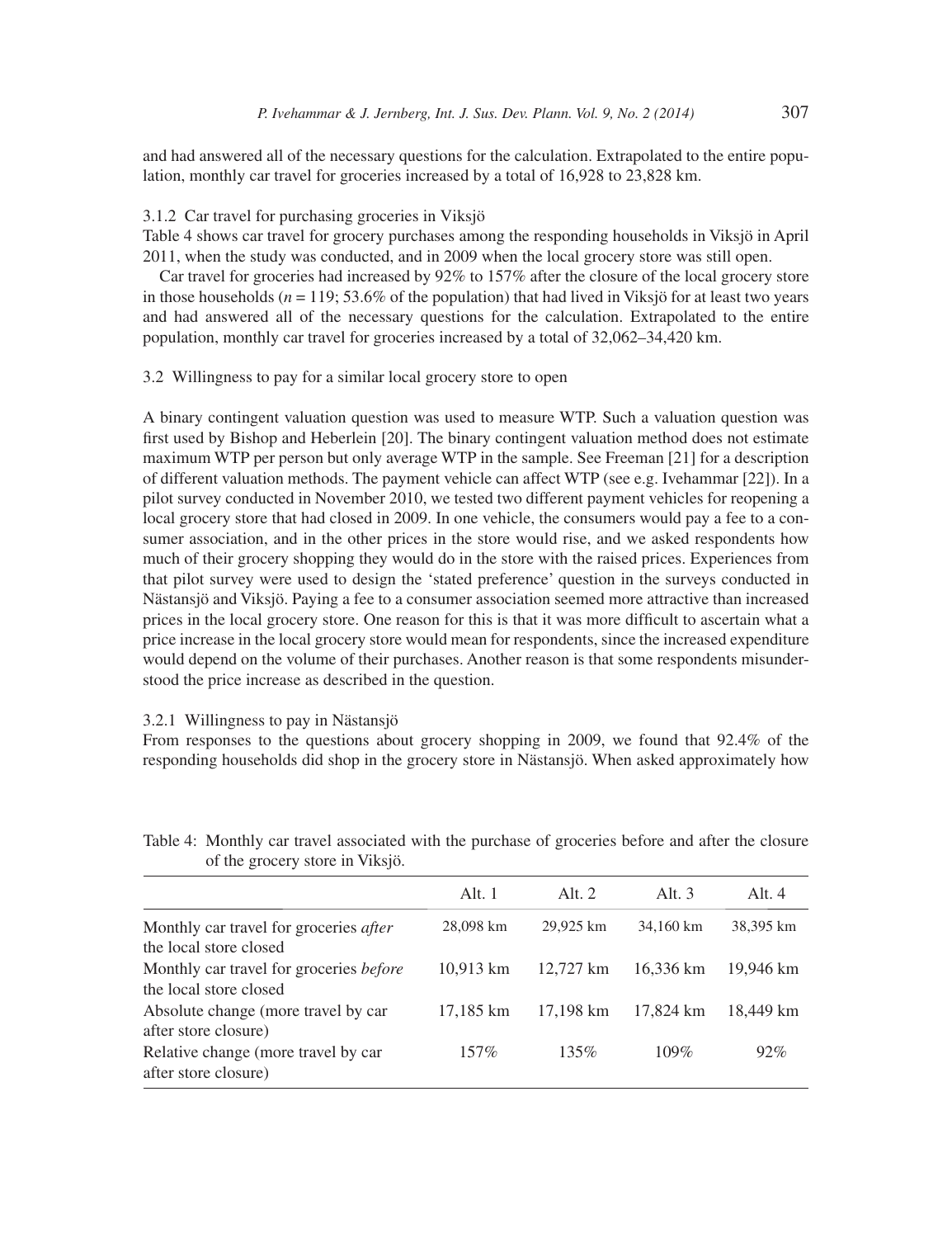much they would buy if a new store were to open, and whether they thought a new grocery store should open in Nästansjö, 93.4% of the respondents said they would buy at least some of their groceries in a new store and 78% thought there should be a new grocery store in Nästansjö.

The WTP question asked of respondents in Nästansjö was prefaced by the introductory statement, 'Assume that a grocery store similar to Handlarn could reopen in Nästansjö if it were run by a consumer association through which members would pay a fee every month to sustain the store financially. The price range and variety would be the same as that in the store that closed in 2009'.

The question itself, 'Would you be willing to participate in this consumer association and pay a fee of [X] Swedish kronor [SEK] per month to be able to shop in a grocery store in Nästansjö?' was answered either 'yes' or 'no', and followed up by the question, 'On a scale of 1 to 10, how certain are you of your answer? 10 is very certain and 1 is very uncertain.' Finally, they were asked to give their main reason for answering yes or no to participating in the consumer association.

The main question was asked using four different fees ranging from SEK 25 to SEK 200 per month; 1 SEK is approximately  $\epsilon$ 0.11 or US\$0.15. The four groups were equally large and randomly distributed. Table 5 shows the responses to each proposed fee.

To estimate WTP, either a non-parametric method or a parametric method can be used. For example, WTP can be estimated with the distribution-free Turnbull estimator; if a respondent answers yes to a binary contingent valuation question, it means that his/her WTP is not lower than this bid (fee). There is then no need to assume that WTP has any specific distribution. Suppose WTP<sub>k</sub> is WTP for the scenario of respondent k. If respondent k answers yes,  $WTP_k \geq bid_j$ . If respondent k answers no,  $WTP_k < bid_j$ . See Haab and McConnell [23] and Kriström [24, 25] for a description of the Turnbull estimator with the variants 'lower bound' and 'linear interpolation'.

Figure 2 illustrates the calculations for WTP for a grocery store in Nästansjö.

Estimation of 'lower bound' WTP is approximately SEK 98 per household per month. Linear interpolation, assuming that no one wants to pay more than SEK 300 per month and that 22% (the share who answered no to the question about whether there should be a grocery store in Nästansjö) have no WTP, estimates the WTP at approximately SEK 127 per household per month. We assume that the respondent represents the entire household and that WTP is per household. For Nästansjö, the total WTP estimated using the lower bound is SEK 14,210 per month, and estimated using linear interpolation, SEK 18,415 per month.

#### 3.2.2 Willingness to pay in Viksjö

From responses to the questions about grocery shopping in 2009, we found that 92.9% of the responding households did shop in the grocery store in Viksjö. A total of 98.4% said they would buy at least some of their groceries in a new local store if one were to open, and 95% of the respondents thought that there should be a new grocery store in Viksjö.

| Fee            | Yes | N <sub>0</sub> | Agreement $(\% )$ |
|----------------|-----|----------------|-------------------|
| <b>SEK 25</b>  | 14  |                | 78                |
| <b>SEK 50</b>  | 12  | 11             | 52                |
| <b>SEK 100</b> | 12  | 11             | 52                |
| <b>SEK 200</b> | 11  | 17             | 39                |

Table 5: Willingness to pay a consumer association to open a grocery store in Nästansjö.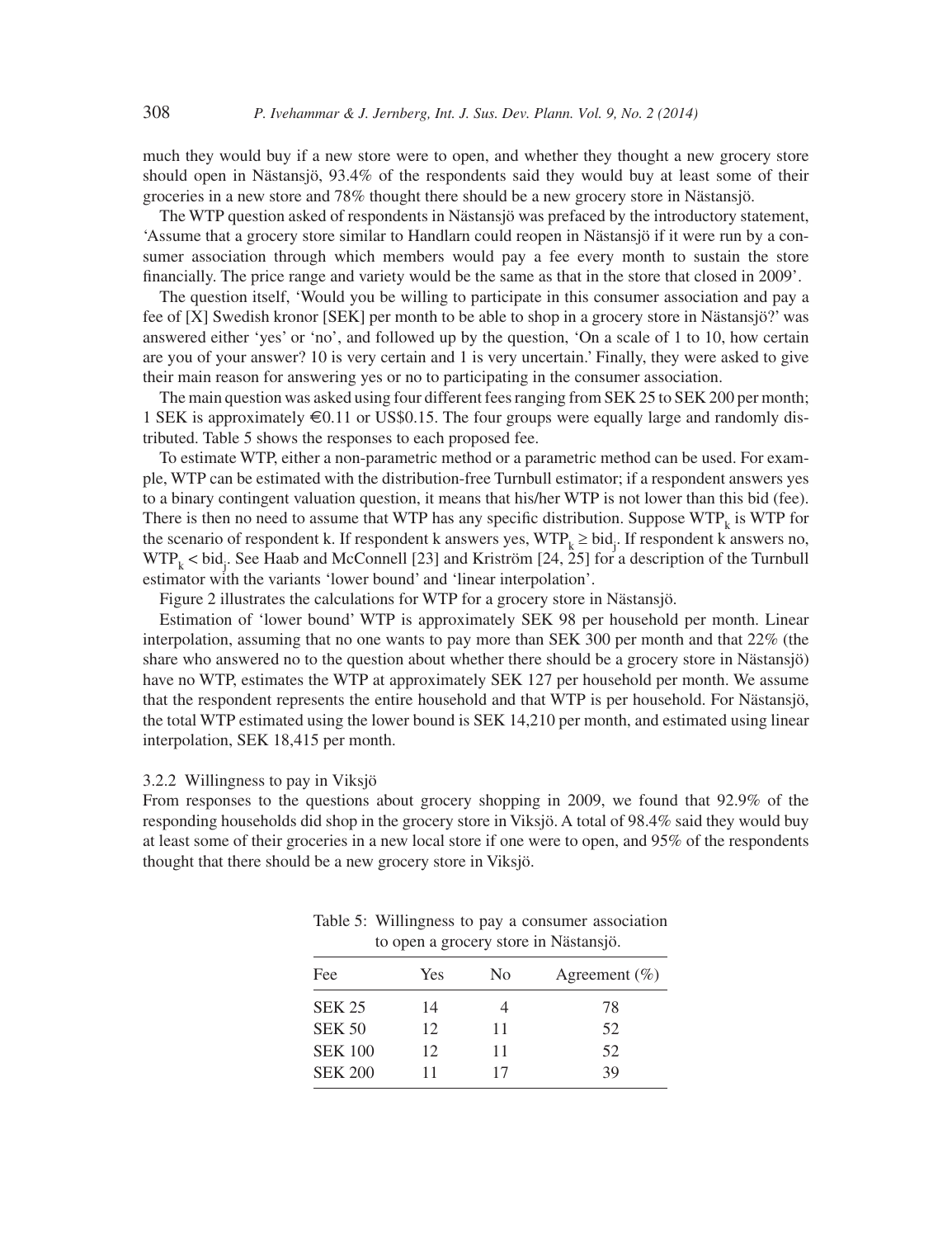

Figure 2: Estimation of average WTP with lower bound and linear interpolation for Nästansjö.

| Fee            | <b>Yes</b> | N <sub>0</sub> | Agreement $(\% )$ |
|----------------|------------|----------------|-------------------|
| <b>SEK 25</b>  | 21         |                | 75                |
| <b>SEK 75</b>  | 21         | 8              | 72                |
| <b>SEK 150</b> | 17         | 15             | 53                |
| <b>SEK 250</b> |            | 22.            | 24                |

Table 6: Willingness to pay to the consumer association for a grocery store in Viksjö.

The WTP question presented to households in Viksjö was identical to the one asked of households in Nästansjö; four different bids between SEK 25 and SEK 250 per month were used. The four groups were equally large and randomly distributed. Table 6 shows the responses to each bid.

Figure 3 illustrates the calculations of WTP for a local grocery store in Viksjö.

Estimation of 'lower bound' WTP is approximately SEK 119 per household. Linear interpolation, assuming that no one wants to pay more than SEK 300 per month and that 5% (the share who answered no to the question about whether there should be a grocery store in Viksjö) has no WTP, estimates the WTP to be approximately SEK 149 per household per month. We assume that the person who answered the questionnaire represents the entire household and that WTP is per household. For Viksjö, total WTP estimated with lower bound is SEK 26,418 per month, and with linear interpolation, SEK 33,078 per month.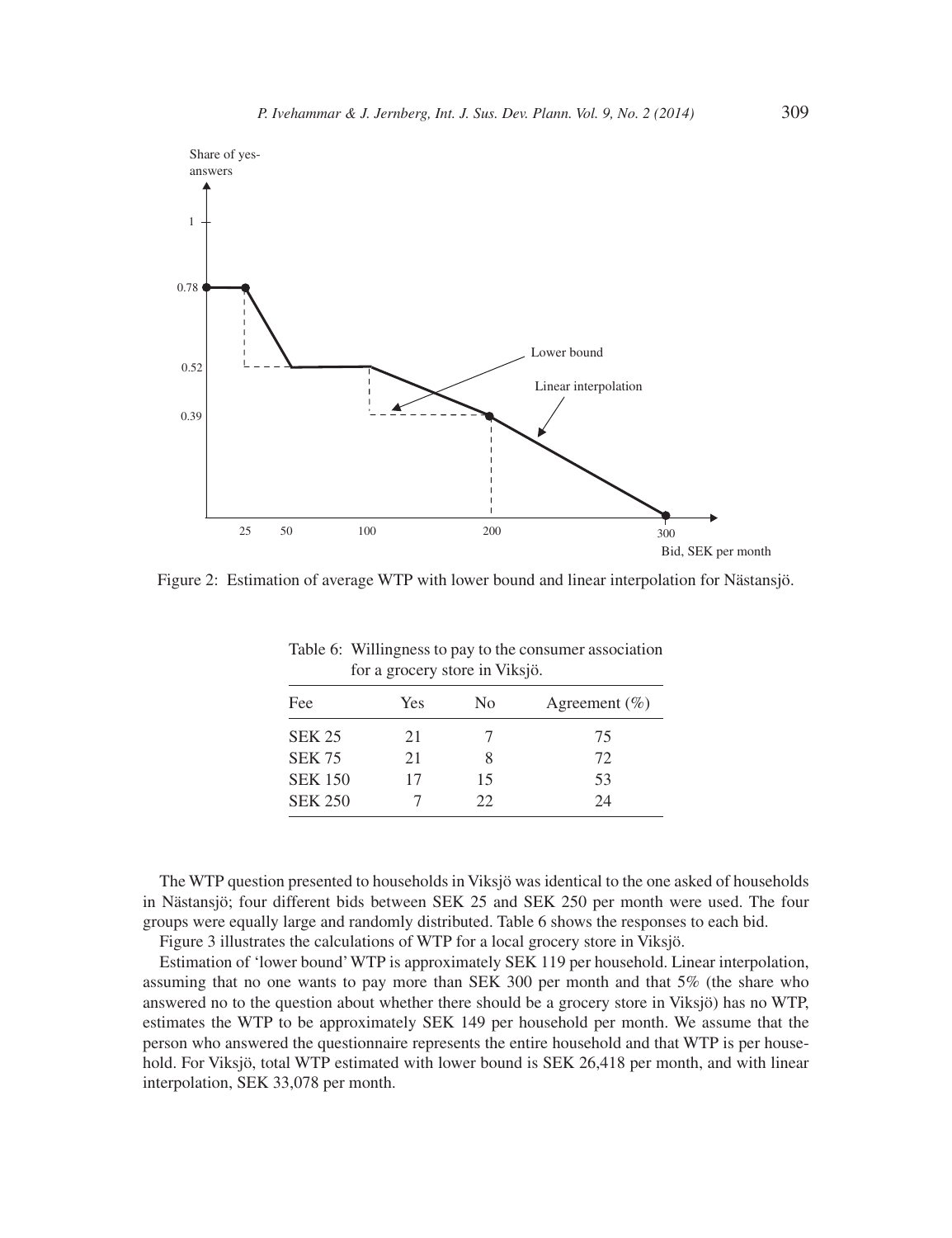

Figure 3: Estimation of average WTP with lower bound and linear interpolation for Viksjö.

## 4 COST–BENEFIT ANALYSIS OF LOCAL GROCERY STORES

We endeavoured to estimate all costs and benefits for consumers arising from the closure of the local grocery store. One cost was increased car travel. Since environmental external effects caused by cars outside the largest cities are paid for by the energy tax and carbon tax in Sweden [26], that was included in car operating costs, for which we used both SEK 18.5 and SEK 11 per 10 km. The former rate was based on the Swedish Tax Agency's [27] allowance for travel expenses, and the latter is based solely on the cost of fuel. We used the lower operating cost to obtain an alternative value for accessibility and social effect in Tables 7 and 9. In the cost–benefit analyses (Tables 8 and 10), we used the higher value because it best reflects the actual cost. The time values used were SEK 51 per hour and SEK 26 per hour. The former is the time cost used by the Swedish Transport Administration for regional leisure travel by car [28], and the latter is based on the value used by Svensson and Haraldsson [11].We assumed that it takes 0.13 h to travel 10 km by car.

An annual price comparison in Sweden for a standardized basket of groceries shows that prices on average are higher in small local grocery stores than in other grocery stores [29, 30]. Prices in supermarkets are on average 27% lower than in rural grocery stores. In other stores of various sizes, prices are on average  $12\%$  lower than in rural grocery stores. We used this differential of  $12\%$ –27% in our calculations and used SEK 2,898 [31] as the average cost of food per household per month. The local grocery store's market share matters to the extra cost of the store. We used statistics from the service database developed by the Swedish Consumer Agency [32] to estimate an average market share for the stores based on the years 2004–2008. For Nästansjö, we assumed a market share of 32%, and for Viksjö, 36%.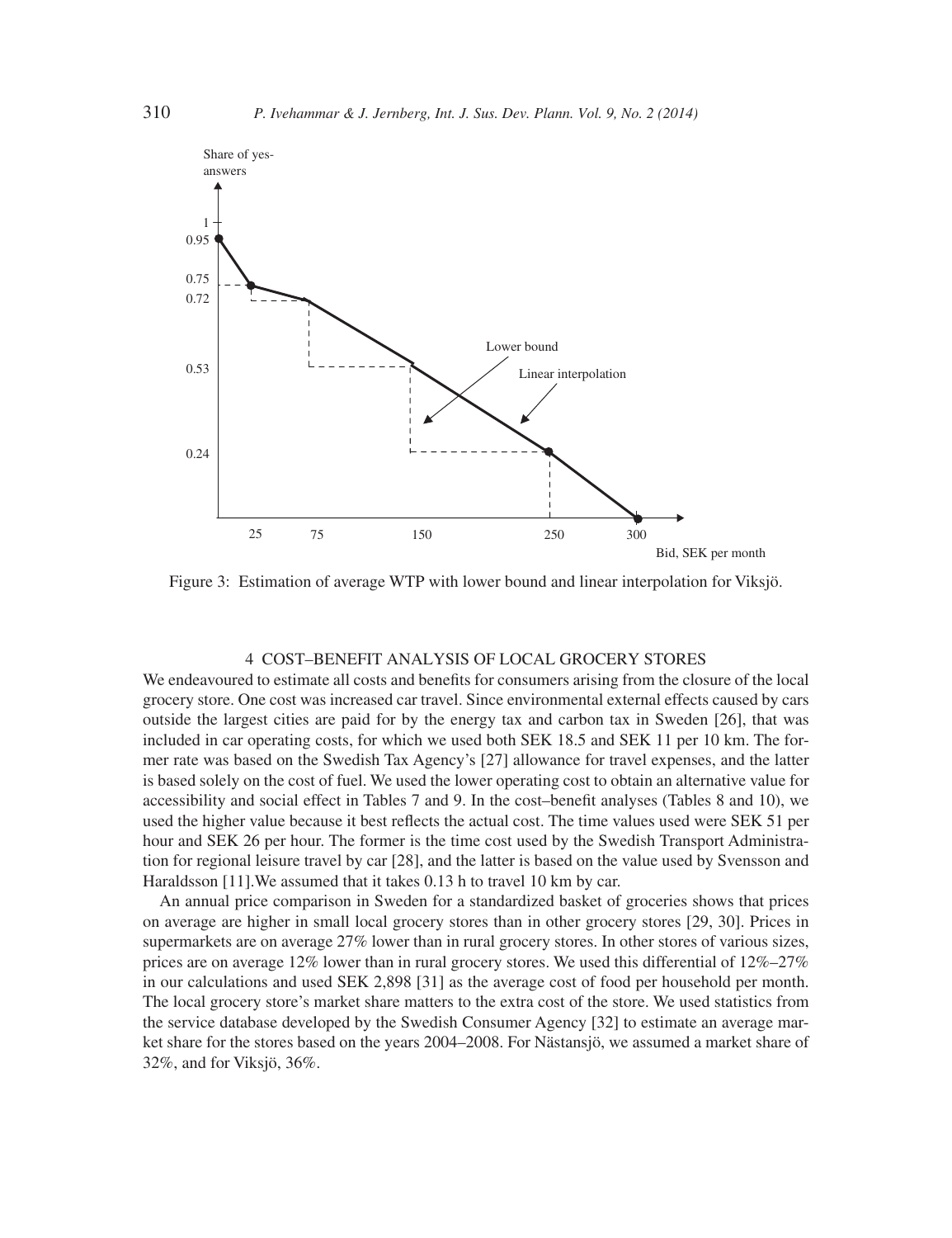WTP for local stores should correspond to the increased transportation costs of shopping further away plus the 'availability effect and social effect' minus the lower prices in the larger stores. However, it is not clear whether respondents placed a high value on the extra travel cost and time as we anticipated, therefore their WTP is uncertain. Because of this, we conducted the cost–benefit analysis with different assumptions about net WTP.

Additional costs to the public sector (or relatives) for home care and arrangements for food support to captive consumers are not estimated in our study. The share of the households that reported having no access to a car for private use was 4% in Nästansjö and 12% in Viksjö. Another unknown cost is the closed grocery stores annual loss. These costs will be included in the analysis as unknown figures.

# 4.1 Costs and benefits in Nästansjö

We estimated a number of costs based on the responses in the survey in Nästansjö. Table 7 shows these estimates together with possible additional effects.

Increased car travel was calculated using the range between the lowest and highest increases in the total car travel. In Nästansjö, car travel for groceries was estimated to have increased from 16,928 to 23,828 km per month as a result of the local grocery store closure. This has resulted in an estimated time cost for households of SEK 5,722 to SEK 15,799 per month. Their operating costs are estimated to have increased by SEK 18,623 to SEK 44,086 per month. Since prices in the local grocery store were higher than the average prices in the larger stores, their purchase costs decreased by SEK 16,136 to SEK 36,306 per month. In Section 3.2.1, WTP for a local grocery store to reopen in Nästansjö was estimated at SEK 14,210 to SEK 18,415 per month. This implies a value of 'availability and social effect' of between SEK 0 and SEK 13,215 per month.

4.2 Cost–benefit analysis for the local grocery store in Nästansjö

Table 8 shows a cost–benefit analysis for a local grocery store in Nästansjö per year. The numbers are rounded off to nearest 5,000 SEK.

| Estimated costs per month                                         |                       |
|-------------------------------------------------------------------|-----------------------|
| A. Increased car travel                                           | 16,928–23,828 km      |
| Time costs                                                        | SEK 11,225–SEK 15,799 |
| Alternatively: low time value                                     | SEK 5,722–SEK 8,055   |
| Operating costs (including environmental effects)                 | SEK 31,321-SEK 44,086 |
| Alternatively: low operating cost                                 | SEK 18,623–SEK 26,213 |
| B. Lower prices                                                   | SEK 16,136–SEK 36,306 |
| C. Willingness to pay for a local grocery store to reopen         | SEK 14,210–SEK 18,415 |
| D. Lost availability effect and social effect $(C-A+B)$           | X (SEK 0-SEK 13,215)  |
| E. Possible increased costs for the public sector or relatives of | Y                     |
| captive consumers                                                 |                       |
| F. The local stores loss                                          | Z                     |

Table 7: Estimates in Nästansjö.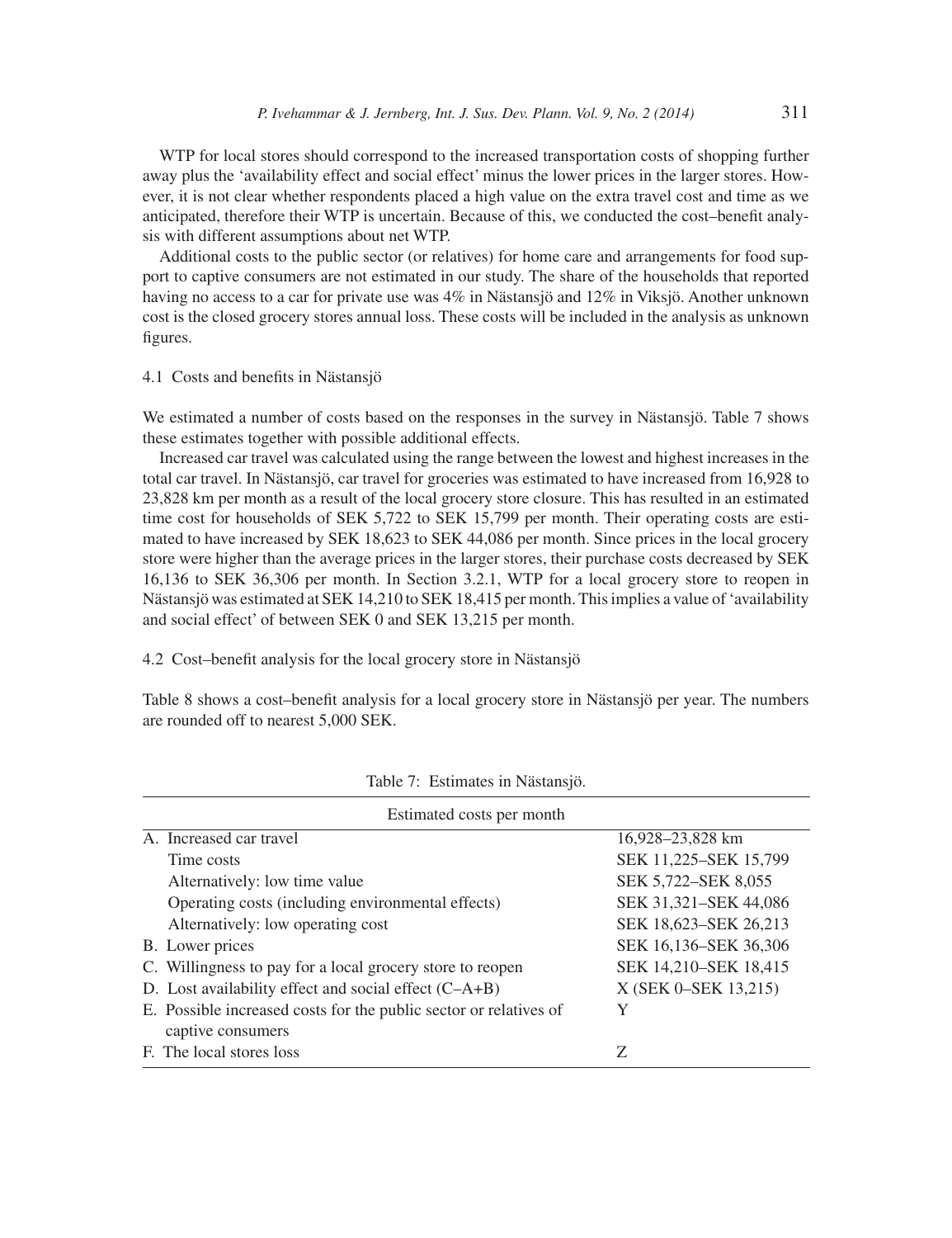| Medium                               | Low                                      | High                                     |
|--------------------------------------|------------------------------------------|------------------------------------------|
| <b>SEK 450,000</b>                   | SEK 375,000                              | <b>SEK 530,000</b>                       |
| <b>SEK 130,000</b>                   | <b>SEK 70,000</b>                        | <b>SEK 190,000</b>                       |
| X (SEK 80,000)                       | $X$ (SEK 0)                              | X (SEK 160,000)                          |
| Y                                    | Y                                        | Y                                        |
| SEK 580,000+X+Y<br>$(SEK 660,000+Y)$ | SEK 445,000+X+Y<br>$(SEK 445,000+Y)$     | SEK 720,000+X +Y<br>$(SEK 880,000+Y)$    |
| Medium                               | Low                                      | High                                     |
| SEK 315,000<br>Z<br>SEK 315,000+Z    | <b>SEK 195,000</b><br>Z<br>SEK 195,000+Z | <b>SEK 435,000</b><br>Z<br>SEK 435,000+Z |
|                                      |                                          |                                          |

Table 8: Cost–benefit analysis of a grocery store in Nästansjö per year.

We calculated low, high and medium estimates of the total benefits. The low estimate was based on the lowest increase in car travel, the lower time value and the higher operating cost. The high estimate was based on the highest increase in car travel, the higher time value and the higher operating cost. The medium estimate is the average of these two (high, low). We also calculated low, high and medium estimates of the total costs, which differed according to the assumed price difference between the local store and other grocery stores. We assume that the medium estimate is most reasonable because the respondents purchase groceries in a mix of grocery stores.

The total benefits were estimated at between (SEK  $445,000 +$  availability effect and social effect [X] + possible cost savings in the public sector for captive consumers [Y]) and (SEK 720,000+ X+Y). The total cost of the store was calculated as the price difference of the quantity of items bought in the store when it existed  $+$  the local store's loss  $(Z)$ , which reflects the higher cost of selling a certain quantity at a local store versus at a larger store. In Nästansjö, a reasonable estimate of this cost was (SEK 315,000+Z). Calculated this way, the maximum allowable loss for the store to be socio-economically viable was between (SEK 130,000+X+Y) and (SEK 405,000+X+Y). WTP can be used to try to estimate the availability effect and social effect, which is then between SEK 0 and SEK 160,000 per year.

An alternative way to estimate the net benefit of the store (increased car travel  $[A]$  + lost availability effect and social effect [D] + possible increased costs for the public sector or relatives of captive consumers  $[E]$  – lower prices  $[B]$ ) is (WTP+Y). Calculated this way, the net benefit of having the local store is between (SEK 170,000+Y) and (SEK 220,000+Y), which is the maximum allowable annual loss (Z) for the store to be socio-economically viable.

The cost-benefit analysis applies ceteris paribus with, e.g. unchanged demographics.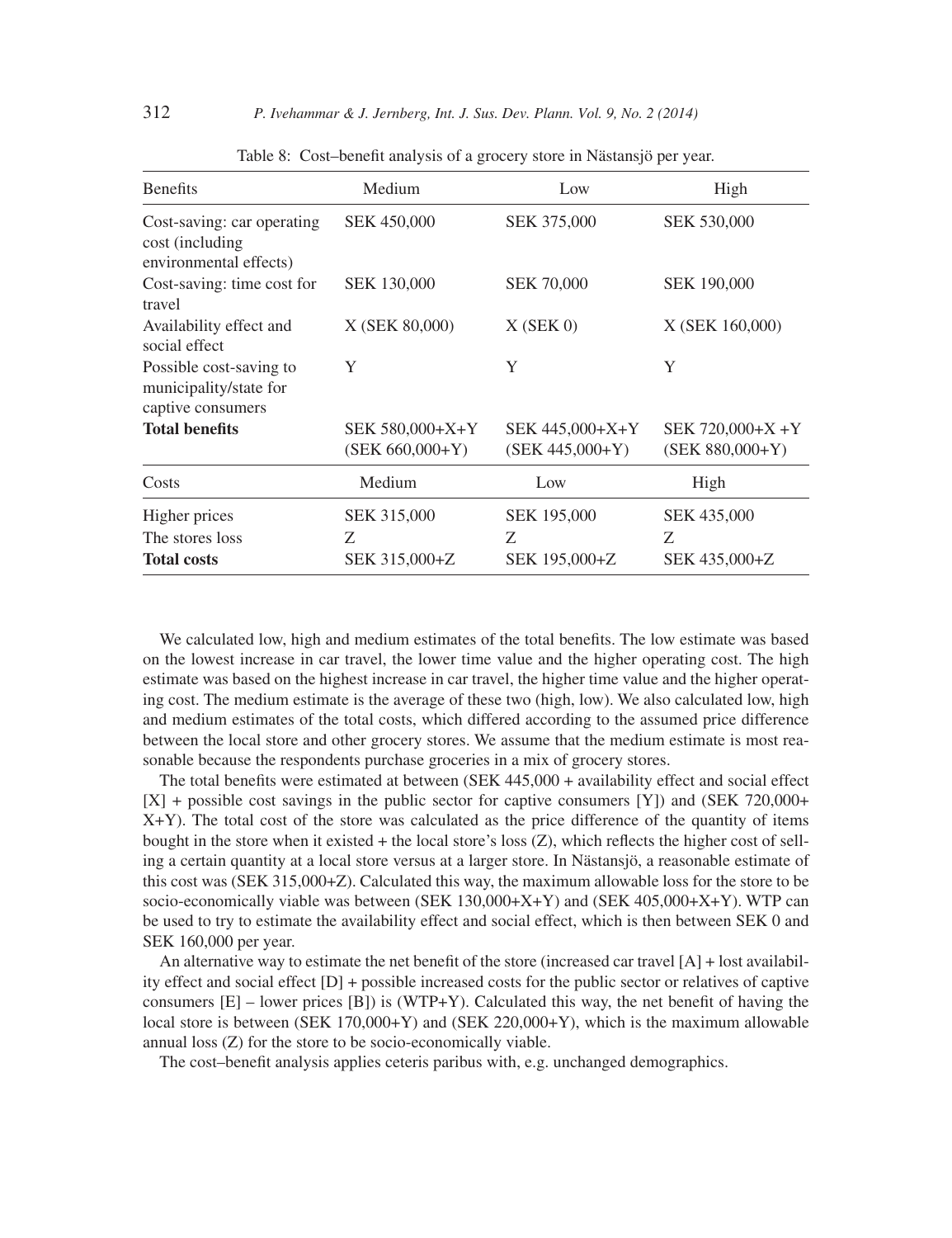4.3 Costs and benefits in Viksjö

We estimated a number of costs based on the responses to the survey in Viksjö. Table 9 shows these estimates together with possible additional effects.

In Viksjö, car travel for groceries was estimated to have increased from 32,060 to 34,420 km per month as a result of the local grocery store closure. This has resulted in an estimated time cost for households of SEK 10,836 to SEK 22,820 per month. Their operating costs are estimated to have increased by SEK 35,266 to SEK 63,677 per month. The reduced purchase cost is estimated at between SEK 27,793 and SEK 62,534 per month. In Section 3.2.2, WTP for a local grocery store to reopen in Viksjö was estimated at SEK 26,418 to SEK 33,078 per month. This implies a value of 'availability and social effect' of between SEK 0 and SEK 27,113 per month.

## 4.4 Cost–benefit analysis for the local grocery store in Viksjö

Table 10 shows a cost–benefit analysis for a local grocery store in Viksjö per year. The numbers are rounded off to the nearest 5,000 SEK.

The total benefits and the total costs of a grocery store in Viksjö shown in Table 10 are calculated as for Nästansjö in Table 8.

The total benefits of a local grocery store in Viksjö are estimated at between (SEK 840,000+X+Y) and (SEK 1,040,000+X+Y). The cost because of price differences between the stores is assumed to be (SEK 540,000+Z). Calculated this way, the maximum allowable loss for the store to be socioeconomically viable is between (SEK 300,000+X+Y) and (SEK 500,000+X+Y). WTP can be used to try to estimate the lost availability effect and social effect, which is then between SEK 0 and SEK 325,000 per year.

An alternative way to estimate the net benefit  $(A+D+E-B)$  is (WTP+Y). Calculated this way, the net benefit is between (SEK 315,000+Y) and (SEK 395,000+Y), which is the maximum annual loss for the store to be socio-economically viable.

The cost–benefit analysis applies ceteris paribus, e.g. unchanged demographics.

| Estimated costs per month                                                              |                       |
|----------------------------------------------------------------------------------------|-----------------------|
| A. Increased car travel                                                                | 32,062-34,420 km      |
| Time costs                                                                             | SEK 21,256–SEK 22,820 |
| Alternatively: low time value                                                          | SEK 10,836–SEK 11,634 |
| Operating costs (including environmental effects)                                      | SEK 59.311–SEK 63,677 |
| Alternatively: low operating cost                                                      | SEK 35,266–SEK 37,862 |
| B. Lower price                                                                         | SEK 27,793–SEK 62,534 |
| C. Willingness to pay for a local grocery store to reopen                              | SEK 26,418-SEK 33,078 |
| D. Lost availability effect and social effect $(C-A+B)$                                | X (SEK 0-SEK 27,113)  |
| E. Possible increased costs for the public sector or relatives of<br>captive consumers | Y                     |
| F. The local stores loss                                                               | Z                     |

Table 9: Estimates in Viksjö.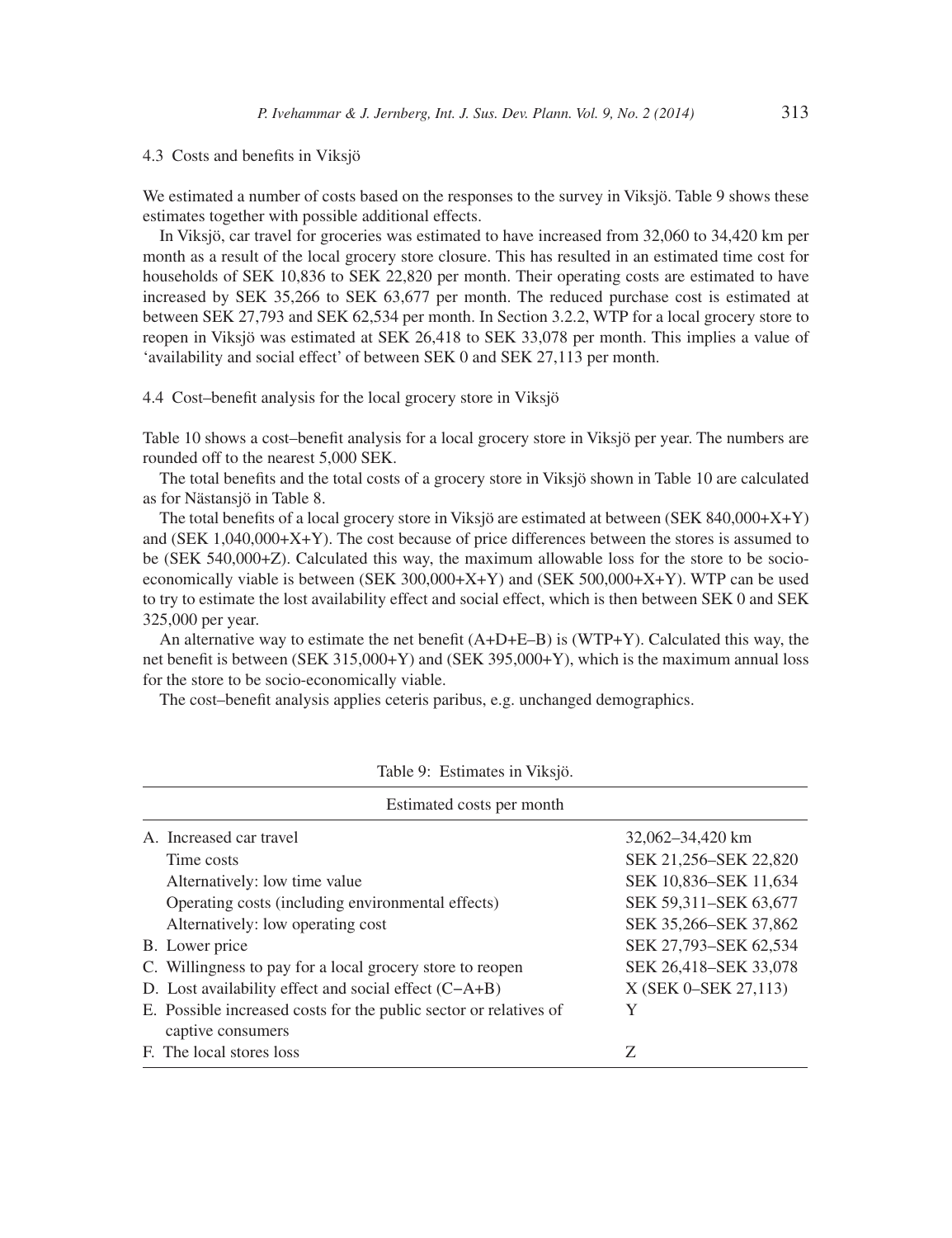| <b>Benefits</b>                                                          | Medium (mean)                            | Low                                  | High                                     |
|--------------------------------------------------------------------------|------------------------------------------|--------------------------------------|------------------------------------------|
| Cost-saving: car operating<br>cost (including)<br>environmental effects) | <b>SEK 740,000</b>                       | SEK 710,000                          | <b>SEK 765,000</b>                       |
| Cost-saving: time cost for<br>travel                                     | <b>SEK 200,000</b>                       | <b>SEK 130,000</b>                   | <b>SEK 275,000</b>                       |
| Availability effect and<br>social effect                                 | X (SEK 165,000)                          | $X$ (SEK 0)                          | X (SEK 325,000)                          |
| Possible cost-saving to<br>the public sector for<br>captive consumers    | Y                                        | Y                                    | Y                                        |
| <b>Total benefits</b>                                                    | SEK 940,000+X+Y<br>$(SEK 1, 105, 000+Y)$ | SEK 840,000+X+Y<br>$(SEK 840,000+Y)$ | SEK 1,040,000+X+Y<br>$(SEK 1,365,000+Y)$ |
| Costs                                                                    | Medium                                   | Low                                  | High                                     |
| Higher prices<br>Store's annual loss<br><b>Total costs</b>               | <b>SEK 540,000</b><br>Z<br>SEK 540,000+Z | SEK 335,000<br>Z<br>SEK 335,000+Z    | <b>SEK 750,000</b><br>Z<br>SEK 750,000+Z |

Table 10: Cost–benefit analysis of a grocery store in Viksjö per year.

# 4.5 Effects for different groups

Both the cost–benefi t analyses show that consumers as a group are very negatively affected when the local grocery stores closes. The cost of buying groceries, including travel costs and time, increases for them, and the hardship is exacerbated by the availability effect and social effect. Since almost all consumers in Nästansjö and Viksjö did buy at least some groceries in the local grocery store, most were affected by its closure to some extent. The effects within the groups varied depending on the amount of groceries bought in the store, the overall travel patterns before the store's closure, and access to transportation. In previous research, consumers have been shown to be affected by spatial concentration and the increased size of grocery stores [33–35].

Some of the cost for services to captive consumers of closed stores may be passed on to relatives, friends, or the public sector. Increased overall travelling also affects the environment.

# 5 CONCLUDING REMARKS

This study shows how the costs and benefits associated with the closure of a local grocery store can be estimated with the help of questionnaires distributed to all households in the store's market area. Consumers may gain as a group if they can coordinate their behaviour and agree to buy a somewhat higher share of their groceries in the local grocery store to allow it to earn enough to remain open. The results of the two examples in this study show increased overall costs to consumers when the local grocery store closes and also consumers' WTP for access to a local grocery store. Approximately, 93% of the responding households had bought at least some of their groceries at the local grocery store before it closed. The total benefits of having a local grocery store are a limit of how high the extra cost of running the store can be for the store to be socio-economically efficient to sustain.

To complete the cost–benefit analysis and assess whether the local grocery store is socioeconomically viable overall, the local stores loss, as well as the possible cost savings to the public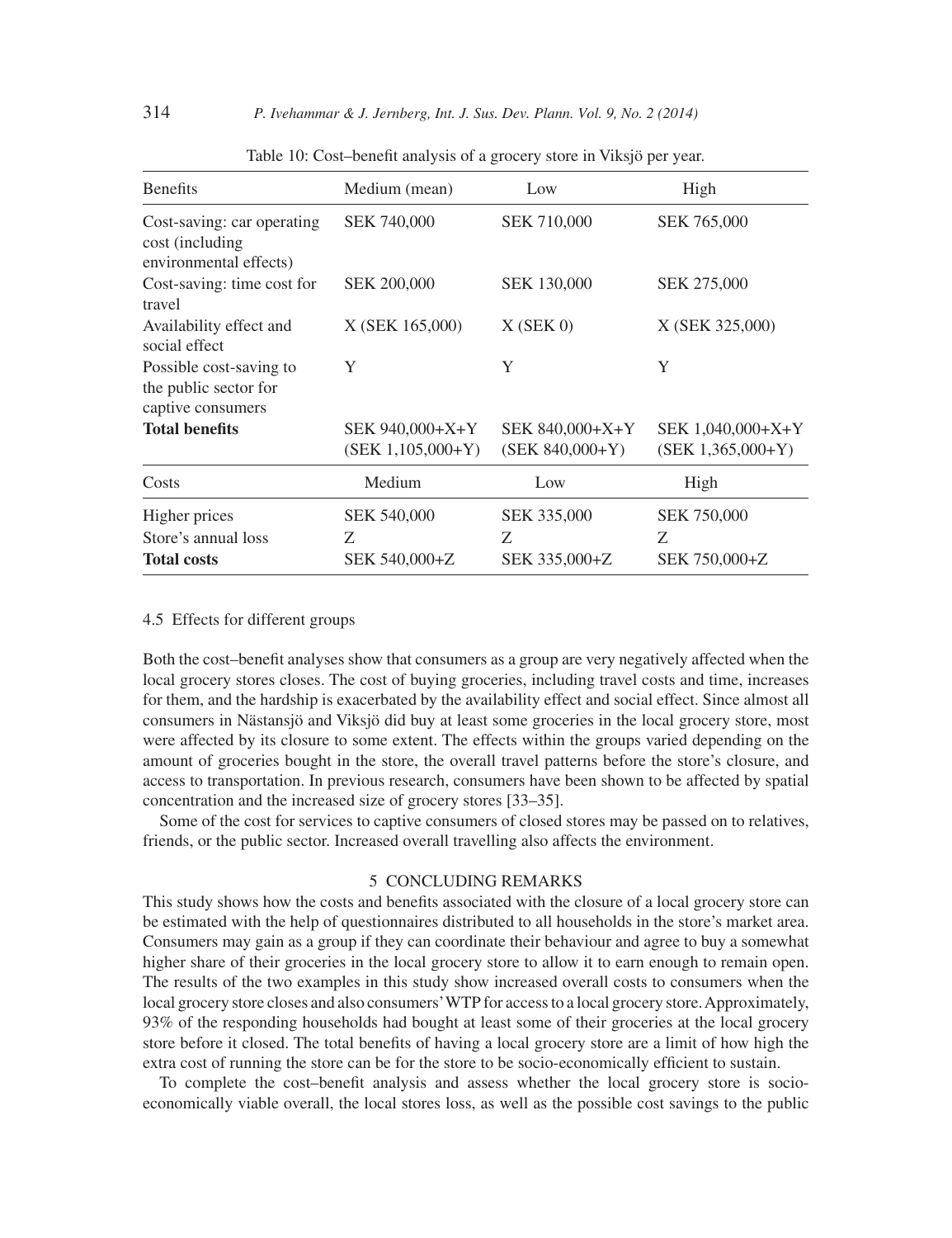sector (or relatives) if captive consumers can continue to shop locally, should be added to the analysis. These data might be collected from the stores' income statements and from the local authorities.

The cost associated with the closure of a grocery store depends on the distance to the nearest alternate grocery store and the size of the affected population. Further research is necessary to build a model that will help to determine the approximate distance to the next nearest grocery store and the size of population that together would predict the socio-economic viability of a local grocery store.

What are the policy implications if it is found socio-economically viable to sustain a local grocery store that would otherwise be closed? One way to try to sustain the grocery store could be for the public sector to assist in the design of a consumer association to run the store. Another way to sustain the store could be a subsidy from a state or local government agency. This issue could, for example, be handled through government procurement. The public sector could also help smaller local grocery stores with expensive investments (e.g. new energy systems, refrigerators, and freezers to lower fixed energy costs) and in some cases it could integrate existing public services (e.g. library, public information centres) with the local grocery store. A third way to support struggling local grocery stores could be through regulations in areas such as infrastructure planning and city planning. If the environmental effects of car driving are not fully priced, internalizing those costs would be a way to improve the local grocery stores' chances of survival. Although our study was conducted in rural areas, the method may also be highly applicable in urban environments.

## **REFERENCES**

- [1] Tillväxtanalys, Tillgänglighet till kommersiell och offentlig service 2011, Tillväxtanalys Rapport 2011/053, 2011 [In Swedish].
- [2] Bailey, J.M., Rural grocery stores: importance and challenges, Center for Rural Affairs Lyons, Nebraska, USA, 2010.
- [3] Martens, B., Florax, R.J.G.M. & Dooley, F., American Agricultural Economics Association in its series 2005 Annual meeting, July 24–27, Providence, RI with number 19176, 2005.
- [4] Boardman, A.E., Greenberg, D.G., Vining, A.R. & Weimer, D.L., *Cost-Benefi t Analysis, Concepts and Practice*, 4th edn, Pearson Prentice Hall: New Jersey, 2010.
- [5] Haraldsson, M., Distributionsekonomisk optimering av dagligvaruhandelns lokaliseringförstudie till ett forskningsprojekt, Linköpings Universitet, Ekonomiska Institutionen D-uppsats i nationalekonomi: 2000/10, 2000 [In Swedish].
- [6] Kaufman, P., Rural poor have less access to supermarkets, large grocery stores. *Rural Development Perspectives*, **13(3)**, pp. 19–26, 1999.
- [7] Hardin, G., The tragedy of the commons. *Science*, **162**, pp. 1243–1248, 1968. doi: http:// dx.doi.org/10.1126/science.162.3859.1243
- [8] Ostrom, E., *Governing the Commons: The Evolution of Institutions for Collective Actions*, Cambridge University Press: Cambridge, 1990. doi: http://dx.doi.org/10.1017/CBO9780511807763
- [9] Coase, R.H., The problem of social cost. *Journal of Law and Economics*, **3**, pp. 1–44, October, 1960.
- [10] Garvill, J., Knutsson, E., Marell, A. & Westin, K., Betydelsen av lokalisering av handel för inköpsoch resmönster 2003:04, Transportforskningsenheten Umeå Universitet, 2003 [In Swedish].
- [11] Svensson, T. & Haraldsson, M., Samhällsekonomisk analys av glesbygdsbutiker, Statens vägoch transportforskningsinstitut, 2002 [In Swedish].
- [12] Svensson, T. & Haraldsson, M., The tragedy of local service shortage in cities a willingness to pay study. *International Journal of Sustainable Development and Planning*, **3(4)**, pp. 367–376, 2008. doi: http://dx.doi.org/10.2495/SDP-V3-N4-367-376
- [13] Wilstrand, I., Alternativkostnadsmodell för strategiska servicepunkter en förstudie, Hedemora Näringsliv AB, 2006 [In Swedish].